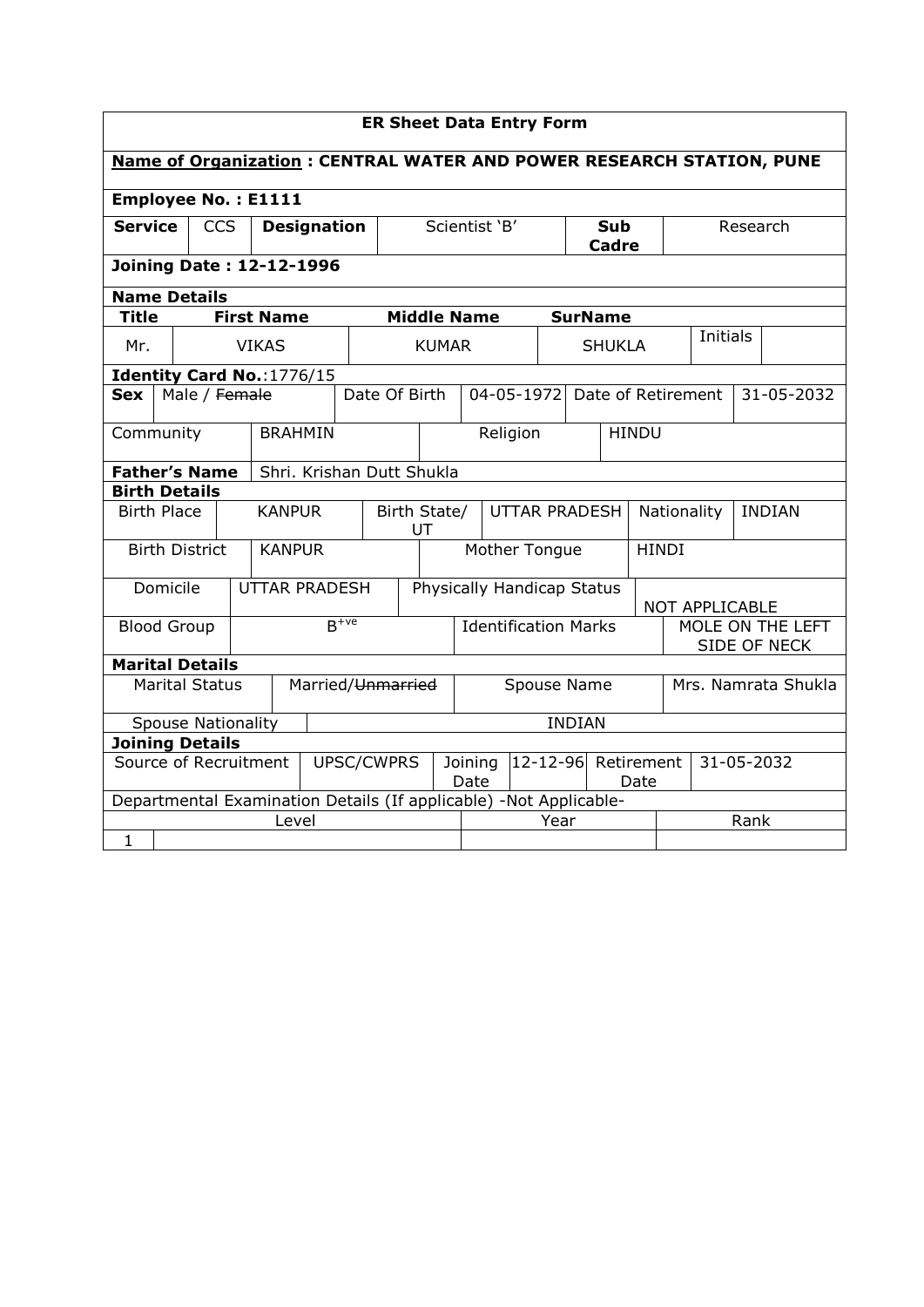| Remarks (if any)           |                  |             |              |              |  |  |  |  |  |  |
|----------------------------|------------------|-------------|--------------|--------------|--|--|--|--|--|--|
| Languages known            |                  |             |              |              |  |  |  |  |  |  |
|                            | Name of Language | <b>Read</b> | <b>Write</b> | <b>Speak</b> |  |  |  |  |  |  |
| Indian Languages<br>Known  | Hindi            | Yes         | Yes          | Yes          |  |  |  |  |  |  |
| 2                          | English          | Yes         | Yes          | Yes          |  |  |  |  |  |  |
| 3                          | Marathi          | Yes         | No           | Yes          |  |  |  |  |  |  |
| Foreign Languages<br>Known |                  |             |              |              |  |  |  |  |  |  |

## Details of deputation (if applicable)

| Name of the Office | Post held at that<br>time in parent office | Name of post<br>(selected for<br>deputation | Period of deputation |      |  |  |  |  |  |
|--------------------|--------------------------------------------|---------------------------------------------|----------------------|------|--|--|--|--|--|
|                    |                                            |                                             | Since                | From |  |  |  |  |  |
| Nil                |                                            |                                             |                      |      |  |  |  |  |  |

## Details of Foreign Visit

| SI.<br>No. | Place of Visit | Date of<br>visit | Post held at<br>that time | Whether it<br>is a<br>personal or<br>official visit | Details of visit |  |  |  |  |
|------------|----------------|------------------|---------------------------|-----------------------------------------------------|------------------|--|--|--|--|
| NIL        |                |                  |                           |                                                     |                  |  |  |  |  |

## Transfer/Posting Detail (if applicable)

| 이ace | Period of posting |      |  |  |  |  |  |
|------|-------------------|------|--|--|--|--|--|
|      | <b>Since</b>      | From |  |  |  |  |  |
| Nil  |                   |      |  |  |  |  |  |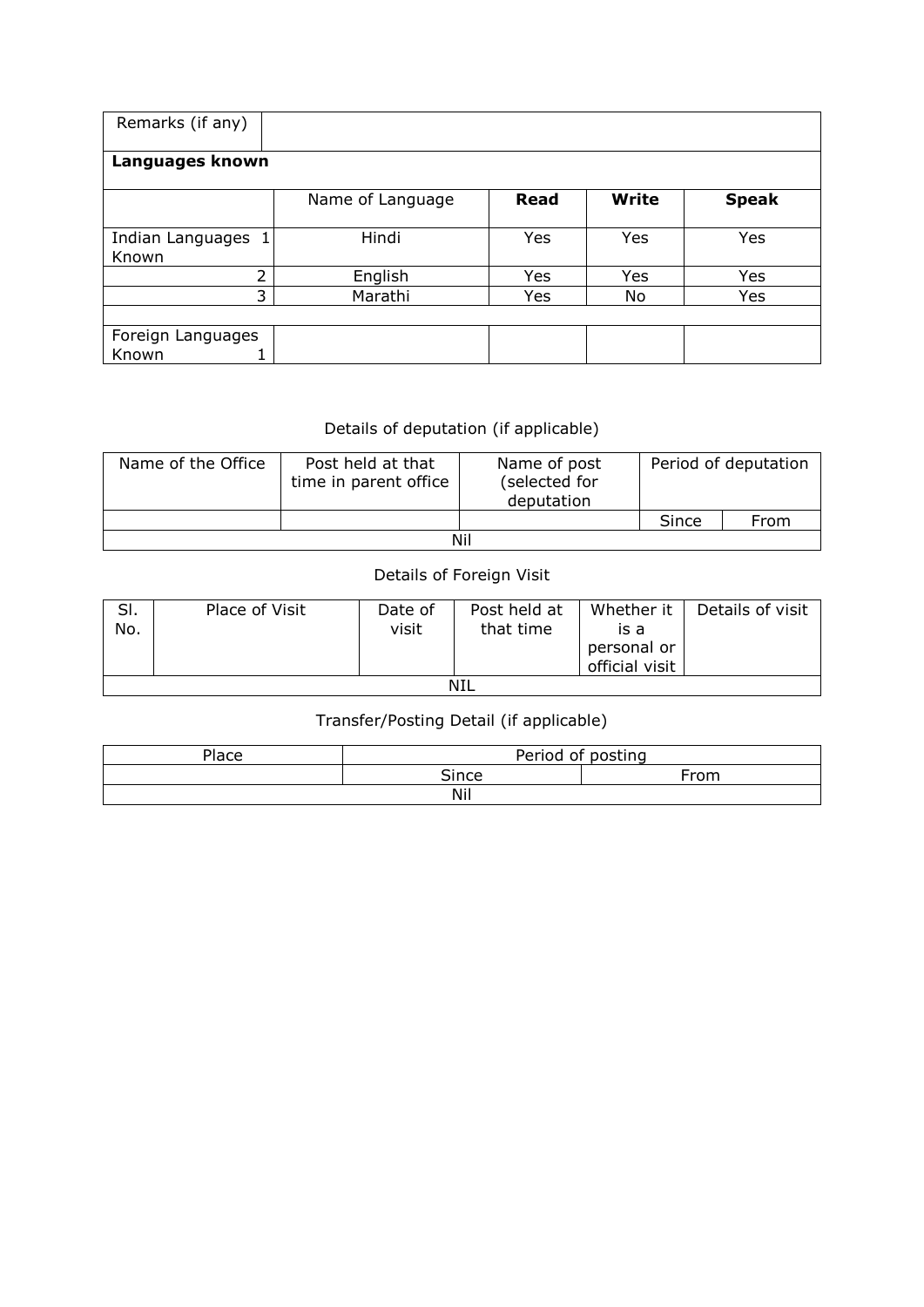| Qualification (Use extra photocopy sheets for multi qualifications, experience, training, awards details) |                         |  |                                          |                                          |                   |                         |                        |  |
|-----------------------------------------------------------------------------------------------------------|-------------------------|--|------------------------------------------|------------------------------------------|-------------------|-------------------------|------------------------|--|
| Qualification                                                                                             | Discipline              |  |                                          | Specialization 1                         |                   |                         |                        |  |
| B.Tech.                                                                                                   |                         |  | Civil Engg.                              |                                          |                   |                         |                        |  |
| Year                                                                                                      |                         |  | Division                                 | CGPA/ % Marks                            |                   | Specialization 2        |                        |  |
| 1993                                                                                                      |                         |  | First (Hons.)                            | 77.09%                                   |                   |                         |                        |  |
| Institution                                                                                               |                         |  | University                               | Place                                    |                   |                         | Country                |  |
| H.B.T.I., Kanpur                                                                                          |                         |  | Kanpur University                        | Kanpur                                   |                   |                         | India                  |  |
|                                                                                                           |                         |  |                                          |                                          |                   |                         |                        |  |
| Qualification                                                                                             |                         |  | Discipline                               |                                          |                   |                         | Specialization 1       |  |
| M.Tech.                                                                                                   |                         |  | Civil Engg.                              |                                          |                   |                         | <b>Water Resources</b> |  |
|                                                                                                           |                         |  |                                          |                                          |                   |                         | Development            |  |
| Year                                                                                                      |                         |  | Division                                 | CGPA/ % Marks                            |                   |                         | Specialization 2       |  |
| 2009                                                                                                      |                         |  | First (Hons.)                            | 8.89                                     |                   |                         |                        |  |
| Institution                                                                                               |                         |  | University                               | Place                                    |                   |                         | Country                |  |
| I.I.T., Roorkee                                                                                           |                         |  | I.I.T., Roorkee                          | Roorkee                                  |                   |                         | India                  |  |
| <b>Experience</b>                                                                                         |                         |  |                                          |                                          |                   |                         |                        |  |
| Type of Posting                                                                                           |                         |  |                                          |                                          | Level             |                         |                        |  |
| <b>Central Government</b>                                                                                 |                         |  |                                          |                                          | Group "B"         |                         |                        |  |
| Designation                                                                                               |                         |  |                                          |                                          | Present Position  |                         |                        |  |
| Research Assistant (Engg.)                                                                                |                         |  |                                          |                                          | Scientist "B"     |                         |                        |  |
| Ministry                                                                                                  |                         |  |                                          |                                          | Department        |                         |                        |  |
| Ministry of Water Resources, River                                                                        |                         |  |                                          | CENTRAL WATER AND POWER RESEARCH STATION |                   |                         |                        |  |
| Development and Ganga                                                                                     |                         |  |                                          |                                          |                   |                         |                        |  |
| Rejuvenation                                                                                              |                         |  |                                          |                                          |                   |                         |                        |  |
| Office                                                                                                    |                         |  |                                          |                                          | Place             |                         |                        |  |
| <b>Tidal Hydraulics Division</b>                                                                          |                         |  |                                          | Khadakwasla, Pune 411024                 |                   |                         |                        |  |
| <b>Experience Subject</b>                                                                                 |                         |  |                                          |                                          | Period of Posting |                         |                        |  |
| Major                                                                                                     |                         |  | Minor                                    |                                          | From              |                         | To                     |  |
| Coastal Engineering                                                                                       |                         |  | Physical and Mathematical                |                                          |                   | January2001<br>December |                        |  |
|                                                                                                           |                         |  | Modelling of Tides<br>1996               |                                          |                   |                         |                        |  |
| Type of Posting                                                                                           |                         |  | Level<br>Group "B"                       |                                          |                   |                         |                        |  |
| <b>Central Government</b>                                                                                 |                         |  | <b>Present Position</b>                  |                                          |                   |                         |                        |  |
| Designation                                                                                               |                         |  | Scientist "B"                            |                                          |                   |                         |                        |  |
| Assistant Research Officer<br>Ministry                                                                    |                         |  | Department                               |                                          |                   |                         |                        |  |
| Ministry of Water Resources, River                                                                        |                         |  | CENTRAL WATER AND POWER RESEARCH STATION |                                          |                   |                         |                        |  |
| Development and Ganga                                                                                     |                         |  |                                          |                                          |                   |                         |                        |  |
| Rejuvenation                                                                                              |                         |  |                                          |                                          |                   |                         |                        |  |
| Office                                                                                                    |                         |  | Place                                    |                                          |                   |                         |                        |  |
| <b>Tidal Hydraulics Division</b>                                                                          |                         |  | Khadakwasla, Pune 411024                 |                                          |                   |                         |                        |  |
| <b>Experience Subject</b>                                                                                 |                         |  |                                          |                                          | Period of Posting |                         |                        |  |
| Major                                                                                                     |                         |  | Minor                                    |                                          | From              |                         | To                     |  |
| <b>Coastal Engineering</b>                                                                                |                         |  | Physical and Mathematical                |                                          | January2001       |                         | October                |  |
|                                                                                                           |                         |  | Modelling of Tides                       |                                          |                   |                         | 2009                   |  |
| Type of Posting                                                                                           | Level                   |  |                                          |                                          |                   |                         |                        |  |
| <b>Central Government</b>                                                                                 | Group "B"               |  |                                          |                                          |                   |                         |                        |  |
| Designation                                                                                               | <b>Present Position</b> |  |                                          |                                          |                   |                         |                        |  |
| Research Officer / Scientist "B"                                                                          | Scientist "B"           |  |                                          |                                          |                   |                         |                        |  |
| Ministry                                                                                                  |                         |  | Department                               |                                          |                   |                         |                        |  |
| Ministry of Water Resources, River                                                                        |                         |  | CENTRAL WATER AND POWER RESEARCH STATION |                                          |                   |                         |                        |  |
| Development and Ganga                                                                                     |                         |  |                                          |                                          |                   |                         |                        |  |
| Rejuvenation                                                                                              |                         |  |                                          |                                          |                   |                         |                        |  |
| Office                                                                                                    | Place                   |  |                                          |                                          |                   |                         |                        |  |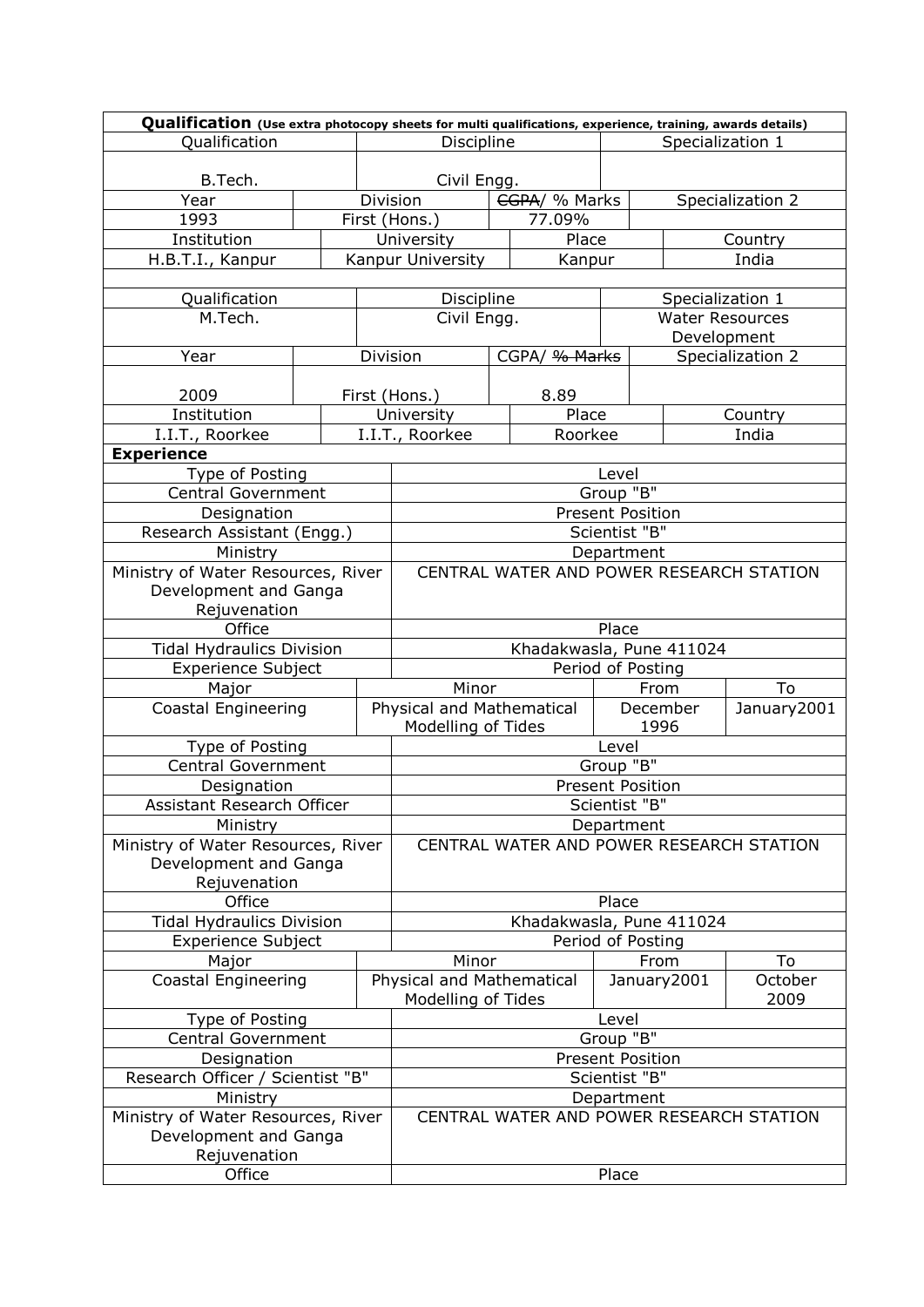| <b>Tidal Hydraulics Division</b> |                                                                                                                           |                      |                       |                                 | Khadakwasla, Pune 411024 |                                                                 |                                  |                                |                                    |                               |                                                  |  |
|----------------------------------|---------------------------------------------------------------------------------------------------------------------------|----------------------|-----------------------|---------------------------------|--------------------------|-----------------------------------------------------------------|----------------------------------|--------------------------------|------------------------------------|-------------------------------|--------------------------------------------------|--|
| <b>Experience Subject</b>        |                                                                                                                           |                      |                       |                                 | Period of Posting        |                                                                 |                                  |                                |                                    |                               |                                                  |  |
|                                  | Major                                                                                                                     |                      |                       |                                 |                          | Minor                                                           |                                  |                                |                                    | From                          | To                                               |  |
| <b>Coastal Engineering</b>       |                                                                                                                           |                      |                       |                                 |                          | Physical and Mathematical<br>October 2009<br>Modelling of Tides |                                  |                                |                                    | Till date                     |                                                  |  |
|                                  | Note:-Refer the Annexure to fill above Major, Minor Subjects and below given training subject<br>'minimum 1 week & above) |                      |                       |                                 |                          |                                                                 |                                  |                                |                                    |                               |                                                  |  |
| Training                         |                                                                                                                           |                      |                       |                                 |                          |                                                                 |                                  |                                |                                    |                               |                                                  |  |
|                                  | <b>Training Year</b>                                                                                                      |                      |                       |                                 | <b>Training Name</b>     |                                                                 |                                  |                                |                                    | <b>Training Subject</b>       |                                                  |  |
|                                  |                                                                                                                           |                      |                       |                                 |                          |                                                                 |                                  |                                |                                    |                               |                                                  |  |
|                                  | Level                                                                                                                     |                      | Institute Name, Place |                                 |                          | Field Visit Country                                             |                                  |                                |                                    |                               | Field Visit Place (within India)                 |  |
|                                  |                                                                                                                           |                      |                       |                                 |                          |                                                                 |                                  |                                |                                    |                               |                                                  |  |
|                                  | Sponsoring Authority                                                                                                      |                      |                       |                                 | Period of Training       |                                                                 |                                  |                                | Duration                           |                               | Result                                           |  |
|                                  |                                                                                                                           |                      |                       | From                            |                          | To                                                              |                                  |                                | in Weeks)                          |                               | Qualified                                        |  |
|                                  |                                                                                                                           |                      |                       |                                 |                          |                                                                 |                                  |                                |                                    |                               | Not Qualified                                    |  |
|                                  | <b>Awards/Publications</b>                                                                                                |                      |                       |                                 |                          |                                                                 |                                  |                                |                                    |                               |                                                  |  |
|                                  |                                                                                                                           | Type of Activity:    |                       |                                 |                          |                                                                 | Academic                         |                                |                                    |                               | Non Academic                                     |  |
|                                  |                                                                                                                           | <b>Activity Area</b> |                       |                                 |                          | <b>Activity Subject</b>                                         |                                  |                                |                                    |                               | <b>Activity Title</b>                            |  |
|                                  |                                                                                                                           |                      |                       |                                 |                          |                                                                 |                                  |                                |                                    |                               |                                                  |  |
| Day                              |                                                                                                                           | Month                |                       | Year                            |                          |                                                                 | Activity                         |                                |                                    |                               | Level                                            |  |
|                                  |                                                                                                                           |                      |                       |                                 |                          | Description/Remarks                                             |                                  |                                |                                    |                               |                                                  |  |
|                                  | Note:-Refer the Annexure to fill above Major, Minor Subjects and below given training subject                             |                      |                       |                                 |                          |                                                                 |                                  |                                |                                    |                               |                                                  |  |
|                                  | (minimum 1 week & above)                                                                                                  |                      |                       |                                 |                          |                                                                 |                                  |                                |                                    |                               |                                                  |  |
| Training                         |                                                                                                                           |                      |                       |                                 |                          |                                                                 |                                  |                                |                                    |                               |                                                  |  |
|                                  | <b>Training Year</b>                                                                                                      |                      |                       |                                 | <b>Training Name</b>     |                                                                 |                                  |                                |                                    | <b>Training Subject</b>       |                                                  |  |
|                                  | 2007-08                                                                                                                   |                      | Post Graduate Diploma |                                 |                          |                                                                 |                                  |                                |                                    |                               | Water Resources Development &                    |  |
|                                  |                                                                                                                           |                      |                       |                                 |                          |                                                                 |                                  |                                | Managemant                         |                               |                                                  |  |
|                                  | Level                                                                                                                     |                      | Institute Name, Place |                                 |                          | Field Visit Country                                             | Field Visit Place (within India) |                                |                                    |                               |                                                  |  |
|                                  |                                                                                                                           |                      | IIT, Roorkee          | Nil                             |                          |                                                                 |                                  |                                |                                    |                               | Haridwar, Rishikesh, Tehri,<br>Uttarkashi        |  |
|                                  | Sponsoring Authority                                                                                                      |                      |                       |                                 | Period of Training       |                                                                 |                                  |                                | Duration                           |                               | Result                                           |  |
|                                  |                                                                                                                           |                      |                       | From                            |                          | To                                                              |                                  |                                | in Weeks)                          |                               | Qualified                                        |  |
|                                  | <b>MoWR</b>                                                                                                               |                      |                       | <b>July 2008</b><br>August 2007 |                          |                                                                 |                                  |                                | Qualified<br>52 weeks              |                               |                                                  |  |
|                                  | <b>Awards/Publications</b>                                                                                                |                      |                       |                                 |                          |                                                                 |                                  |                                |                                    |                               |                                                  |  |
|                                  | Type of Activity:                                                                                                         |                      |                       | Academic                        |                          |                                                                 |                                  | Non Academic                   |                                    |                               |                                                  |  |
|                                  | <b>Activity Area</b>                                                                                                      |                      |                       | <b>Activity Subject</b>         |                          |                                                                 |                                  | <b>Activity Title</b>          |                                    |                               |                                                  |  |
|                                  | Coastal Engineering                                                                                                       |                      |                       |                                 |                          | Coastal Engineering                                             |                                  |                                |                                    |                               |                                                  |  |
| Day                              | Month                                                                                                                     | Year                 |                       |                                 |                          | <b>Activity Description/Remarks</b>                             |                                  |                                |                                    | Level                         |                                                  |  |
|                                  | December                                                                                                                  | 2001                 |                       |                                 |                          | Computer simulation as a                                        |                                  |                                |                                    |                               | National Conference on Hydraulics                |  |
|                                  |                                                                                                                           |                      | design                |                                 | tool                     | minimise<br>to                                                  |                                  |                                |                                    |                               | and Water Resources (HYDRO                       |  |
|                                  |                                                                                                                           |                      |                       |                                 |                          | sedimentation in harbours                                       |                                  | 2001)                          |                                    |                               |                                                  |  |
|                                  | August                                                                                                                    | 2006                 |                       |                                 |                          | Sedimentation studies                                           | for                              |                                | International                      |                               | $15th$ Congress of APD-IAHR &<br>Symposium<br>of |  |
|                                  |                                                                                                                           |                      |                       |                                 | fishing harbour          |                                                                 |                                  |                                |                                    | Maritime Hydraulics (ISMH)    |                                                  |  |
| Flood<br>Protection              |                                                                                                                           |                      |                       |                                 | and                      |                                                                 |                                  |                                | Eighth International Conference on |                               |                                                  |  |
| 2012<br>February                 |                                                                                                                           |                      |                       |                                 |                          | Conservation of Mangroves                                       |                                  |                                |                                    |                               | Coastal and Port Engineering in                  |  |
|                                  |                                                                                                                           |                      |                       | in Urban Area                   |                          |                                                                 |                                  |                                |                                    | Developing Countries(COPEDEC) |                                                  |  |
|                                  | February                                                                                                                  | 2014                 |                       | Numerical                       |                          | Modeling                                                        |                                  |                                |                                    |                               | Fifth Indian national Conference on              |  |
|                                  |                                                                                                                           |                      |                       |                                 |                          | Technique for Tracking of                                       |                                  | Harbour and Ocean Engineering  |                                    |                               |                                                  |  |
|                                  |                                                                                                                           |                      |                       |                                 | Disposed Dredged         |                                                                 | Material                         | (INCHOE)                       |                                    |                               |                                                  |  |
|                                  |                                                                                                                           |                      |                       |                                 | in Offshore Area         |                                                                 |                                  |                                |                                    |                               |                                                  |  |
|                                  | September                                                                                                                 | 2014                 |                       | Numerical                       |                          | modeling                                                        |                                  | International Journal of Ocean |                                    |                               |                                                  |  |